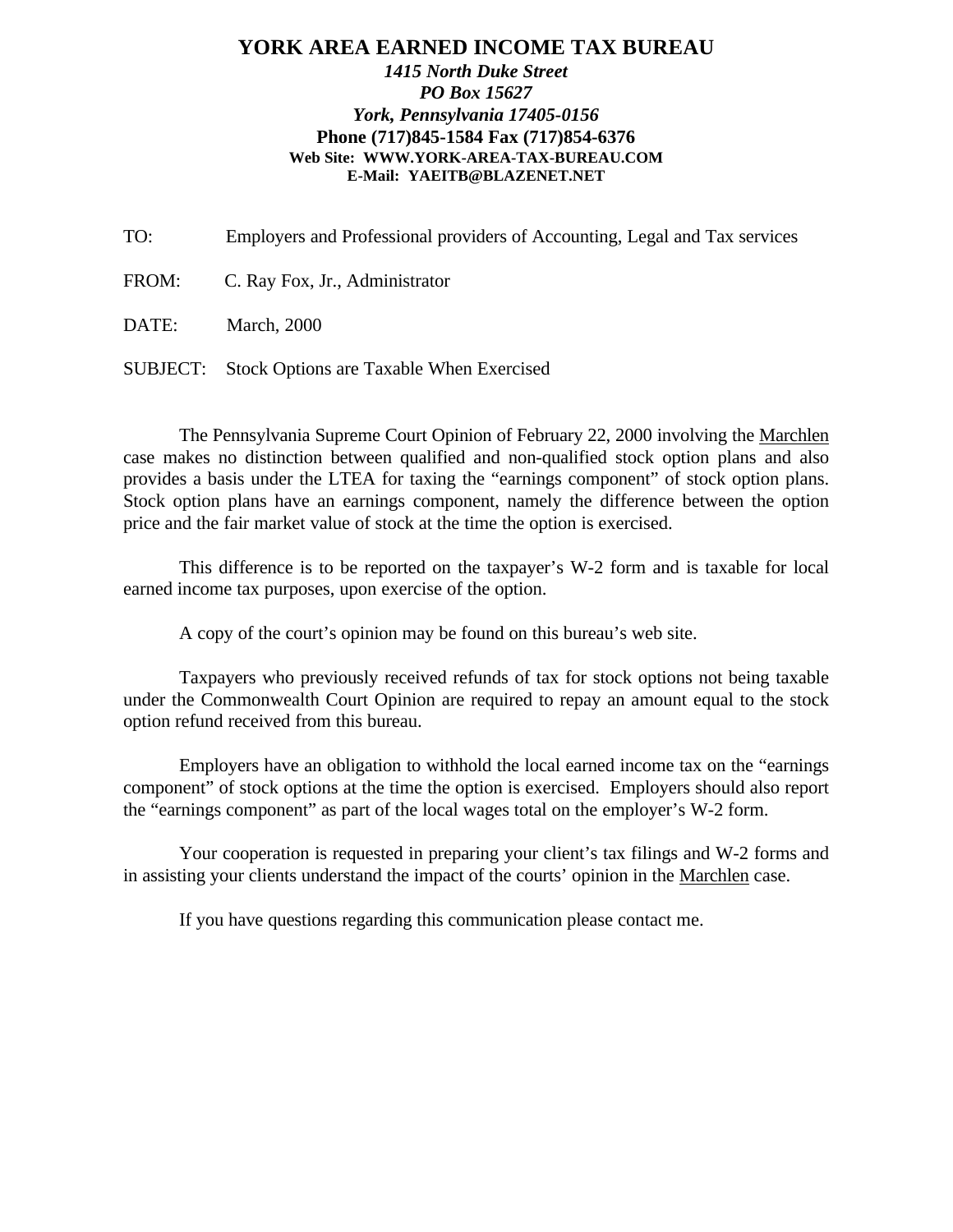# **[J-44-1999] IN THE SUPREME COURT OF PENNSYLVANIA WESTERN DISTRICT**

| LOUIS THOMAS MARCHLEN,          |   | : No. 67 W.D. Appeal Docket 1998             |
|---------------------------------|---|----------------------------------------------|
| Appellee                        |   | Appeal from the Order of the                 |
|                                 |   | : Commonwealth Court, entered February       |
|                                 |   | : 20, 1998, at No. 1133 C.D. 1997, affirming |
| v.                              |   | : the Order of the Court of Common Pleas     |
|                                 |   | : of Allegheny County, Civil Division,       |
|                                 |   | : entered March 31, 1997, at No. SA 96-      |
| THE TOWNSHIP OF MT. LEBANON and |   | 1028                                         |
| JOHN C. FERGUSON, JR., TOWNSHIP | ÷ |                                              |
| TREASURER,                      |   | : 707 A.2d 631 (Pa. Cmwlth. 1998)            |
|                                 |   |                                              |
| Appellants                      |   | : ARGUED: March 9, 1999                      |

## **OPINION**

l

## **MR. JUSTICE ZAPPALA DECIDED: February 22, 2000**

We granted allocatur in this case to consider a question of first impression, that is, whether stock options issued to an employee pursuant to a stock option plan constitute compensation to the employee that may be taxed by a political subdivision as earned income under the Local Tax Enabling Act (LTEA).<sup>1</sup>

*Pro se* Appellee, Louis Thomas Marchlen, is an employee of the Aluminum Company of America (ALCOA) and a participant in ALCOA's employee non-qualified stock

<sup>1</sup> Act of December 31, 1965, P.L. 1257, *as amended*, 53 P.S. §§ 6901-6930.13.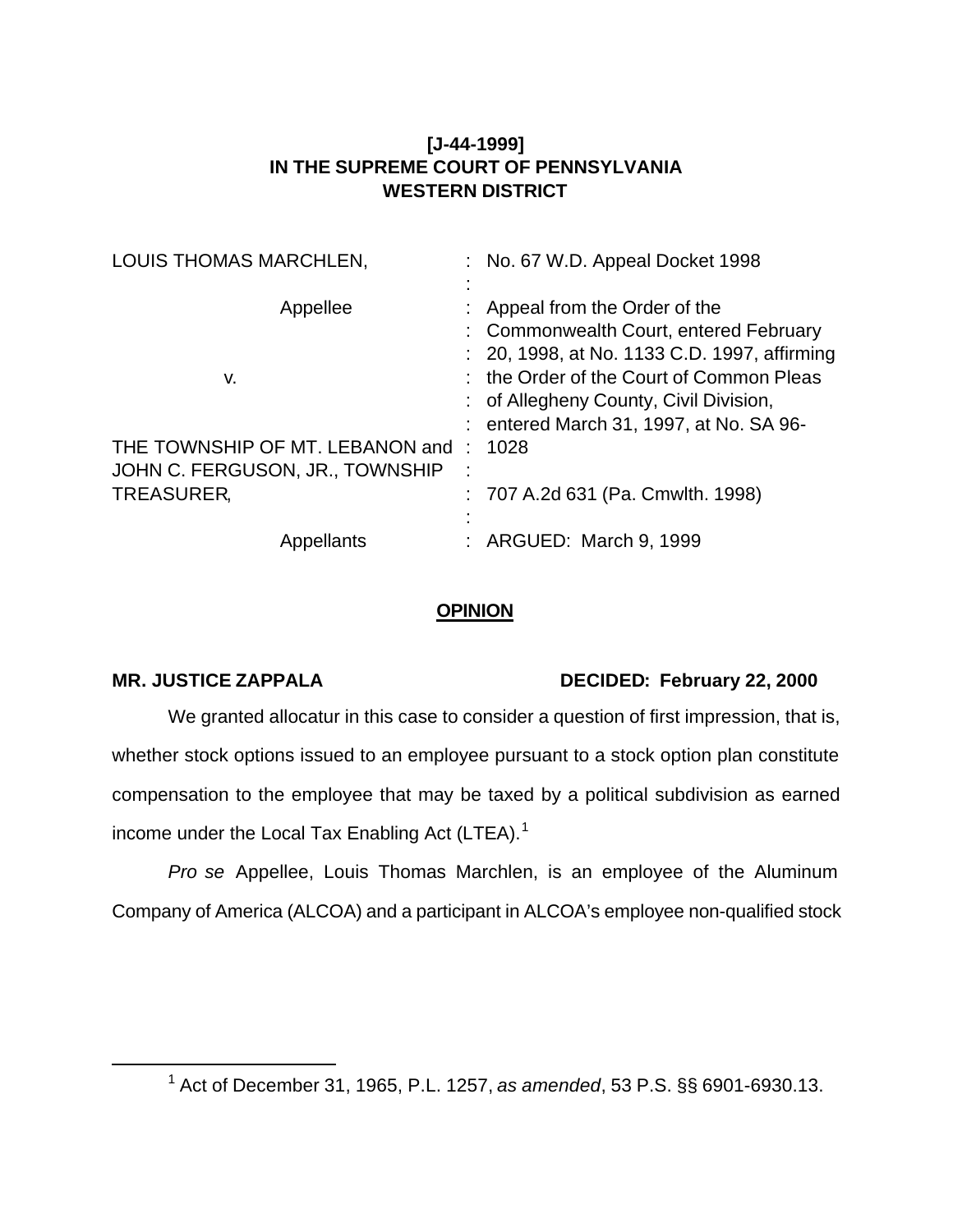option plan.<sup>2</sup> On July 6, 1984, Appellee was granted a non-qualified stock option<sup>3</sup> to buy 500 shares of ALCOA stock at a price of \$33.5625 per share, the fair market value of the stock on the day the option was granted. $4$  On July 12, 1985, Appellee was granted the option to purchase 600 additional shares at a price of \$33.8125 per share.

On May 31, 1994, Appellee exercised the 1984 option, purchasing 500 shares of ALCOA stock for \$16,781.25. When Appellee exercised the 1984 option, the fair market value of the 500 shares was \$35,281.25, resulting in a \$18,500 "spread."<sup>5</sup> On July 3, 1995, Appellee exercised the 1985 option, purchasing 1200 shares<sup>6</sup> of ALCOA stock for \$20,287.56. When Appellee exercised the 1985 option, the fair market value of the 1200 shares was \$60,600, resulting in a \$40,312.44 spread.

l

<sup>4</sup> The fair market value of the stock is its closing price on the New York Stock Exchange.

 $<sup>5</sup>$  The "spread" is the amount, at the time the option is exercised, by which the fair</sup> market value of the stock exceeds the purchase price.

 $2$  A non-qualified stock option plan is one that does not meet the requirements of Section 401 of the Internal Revenue Code, 26 U.S.C. § 401, and is not entitled to special federal tax treatment.

 $3$  An ALCOA employee who receives a non-qualified stock option must wait at least one year after the date on which the option is granted in order to exercise it, with the option expiring after ten years. As a condition of the award, an employee must remain with ALCOA for one continuous year after being awarded the option. The option itself is nontransferable except by a deceased employee's last will and testament. To exercise the option, the employee must pay ALCOA the stated amount per share that is set by the stock option committee at the time the option is awarded.

 $^6$  Although the 1985 option originally granted Appellee the option to purchase 600 shares, in February of 1995, ALCOA shares split so that Appellee's unexercised option permitted him to purchase 1200 shares, rather than 600. The split also reduced the purchase price per share from \$33.5625 to \$16.9063. Appellee had already exercised his 1984 option prior to the stock split.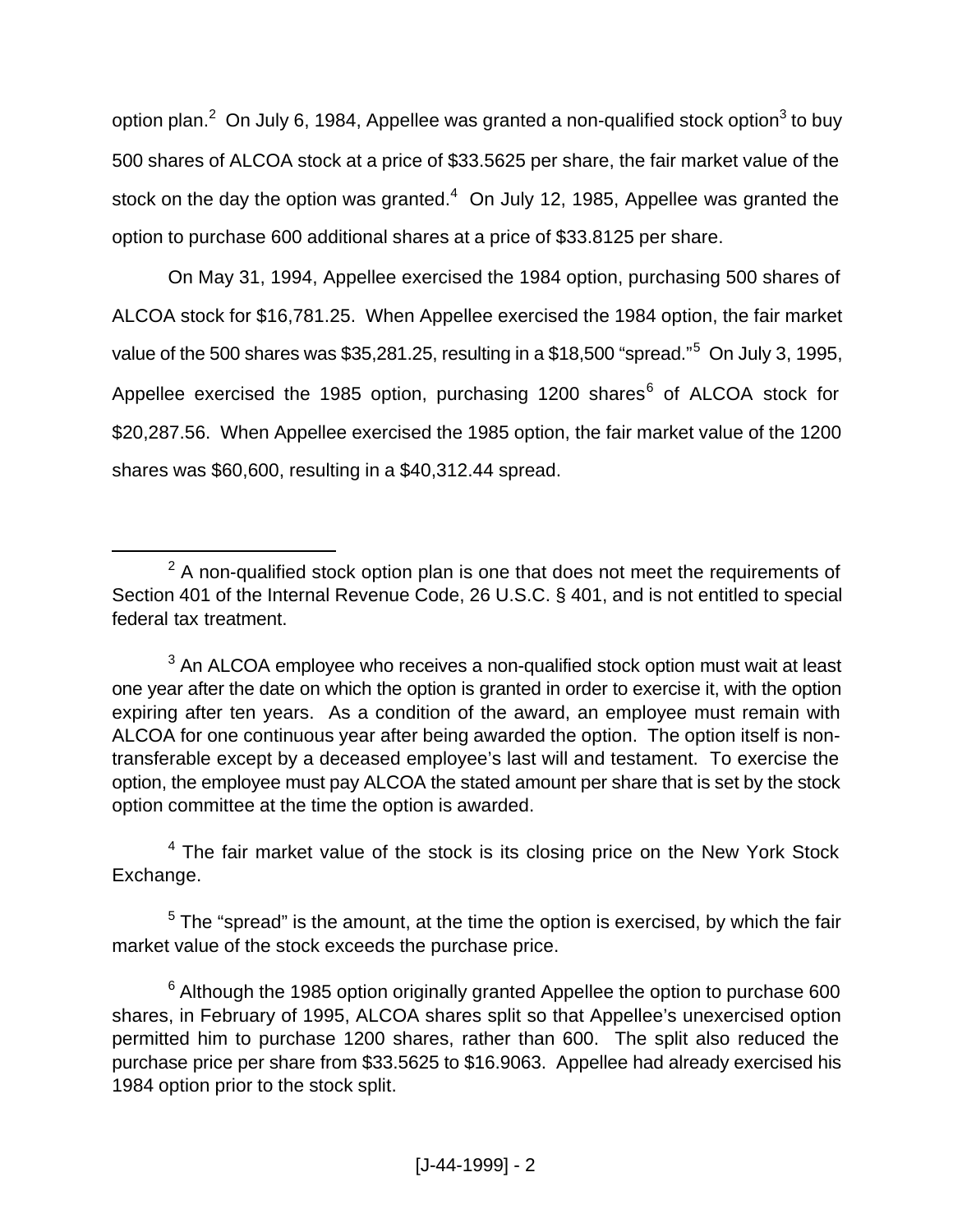Appellee resides in Mt. Lebanon Township, Allegheny County. Pursuant to the authority of the LTEA, Mt. Lebanon imposes an earned income tax upon its residents. On his 1994 Mt. Lebanon earned income tax return, Appellee did not include the \$18,500 spread from his exercise of the 1984 option as income. By letter dated October 25, 1995, John C. Ferguson Jr., Mt. Lebanon Township Treasurer, informed Appellee that the \$18,500 attributable to the exercise of the 1984 option should have been included as earned income on Appellee's 1994 return. Appellee disagreed and requested a hearing. At the conclusion of hearings held on April  $30<sup>th</sup>$  and July  $25<sup>th</sup>$ , 1996, the treasurer determined that the \$18,500 attributable to Appellee's exercise of the 1984 option was subject to Mt. Lebanon's earned income tax.

Similarly, on his 1995 Mt. Lebanon earned income tax return, Appellee did not include the \$40,312.44 spread from his exercise of the 1985 option as income. By letter dated August 16, 1996, the treasurer informed Appellee that the \$40,312.44 attributable to the exercise of the 1985 option should have been included as income on his 1995 return.

Appellee filed a statutory appeal of both his 1994 and 1995 earned income tax filings with the Court of Common Pleas of Allegheny County. Based on a Joint Stipulation of Facts submitted by the parties, the common pleas court reversed the determination of the treasurer. Relying on Pugliese v. Township of Upper St. Clair, 660 A.2d 155 (Pa. Cmwlth. 1995), the court held that the amounts attributable to Appellee's exercise of the 1984 and 1985 non-qualified stock options constituted investment income rather than earned income, and were thus not subject to the earned income tax. Appellants, the Township of Mt. Lebanon and the township treasurer, appealed to the Commonwealth Court, which affirmed. Marchlen v. Township of Mt. Lebanon, 707 A.2d 631 (Pa. Cmwlth. 1998).

Our scope of review in a tax assessment appeal is limited to a determination of whether the trial court abused its discretion, committed an error of law, or rendered a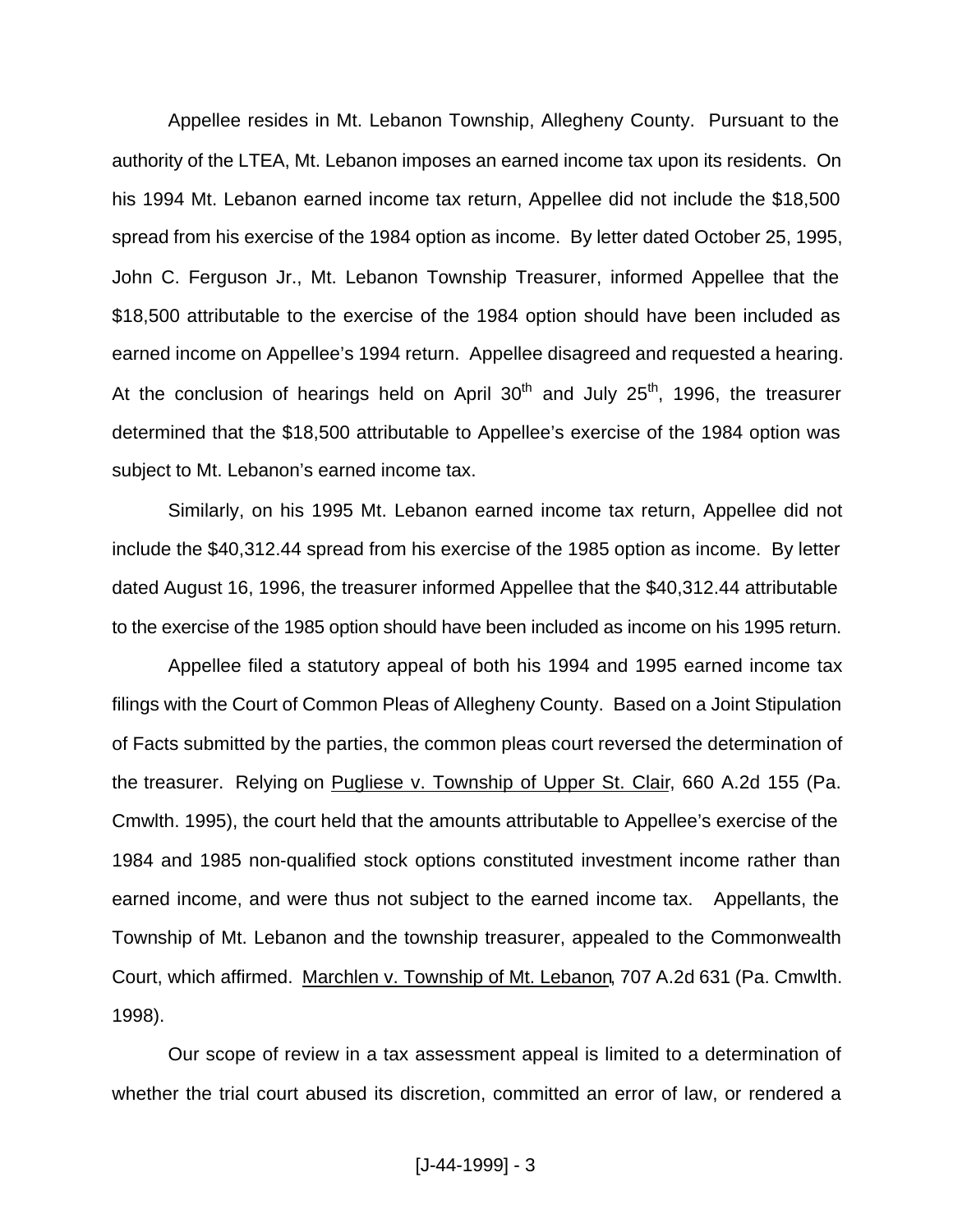decision unsupported by the evidence. Westinghouse Electric Corp. v. Board of Property Assessment, Appeals and Review of Allegheny County, 652 A.2d 1306 (Pa. 1995). With this standard in mind, we turn to the parties' claims.

Appellants argue that the LTEA and Mt. Lebanon's implementing ordinance define earned income broadly, to include all forms of compensation received by an individual in exchange for services rendered. Appellants assert that the stock options granted to Appellee by ALCOA were compensation in exchange for services rendered, and are therefore taxable as earned income.

Section 13 of the LTEA authorizes political subdivisions of the Commonwealth to impose a tax on the earned income of residents. The LTEA defines earned income as follows:

"Earned Income." Salaries, wages, commissions, bonuses, incentive payments, fees, tips, and other compensation received by a person or his personal representative for services rendered, whether directly or through an agent, and whether in cash or in property . . . .

## 53 P.S. § 6913.

Mt. Lebanon's definition of earned income is nearly identical to the LTEA definition:

"Earned Income." Salaries, wages, commissions, bonuses, incentive payments, fees, tips, and other compensation received by a person or his personal representative for services rendered, whether directly or through an agent, and whether in cash or in property. "Earned income" is to be distinguished from "passive income" or "investment income" which is received by claim other than performance of services.

Mt. Lebanon Tax Reg. art I, § 101(f).

In its simplest terms, the issue presented in this case is whether the above quoted language from the LTEA and Mt. Lebanon's implementing ordinance can fairly be read to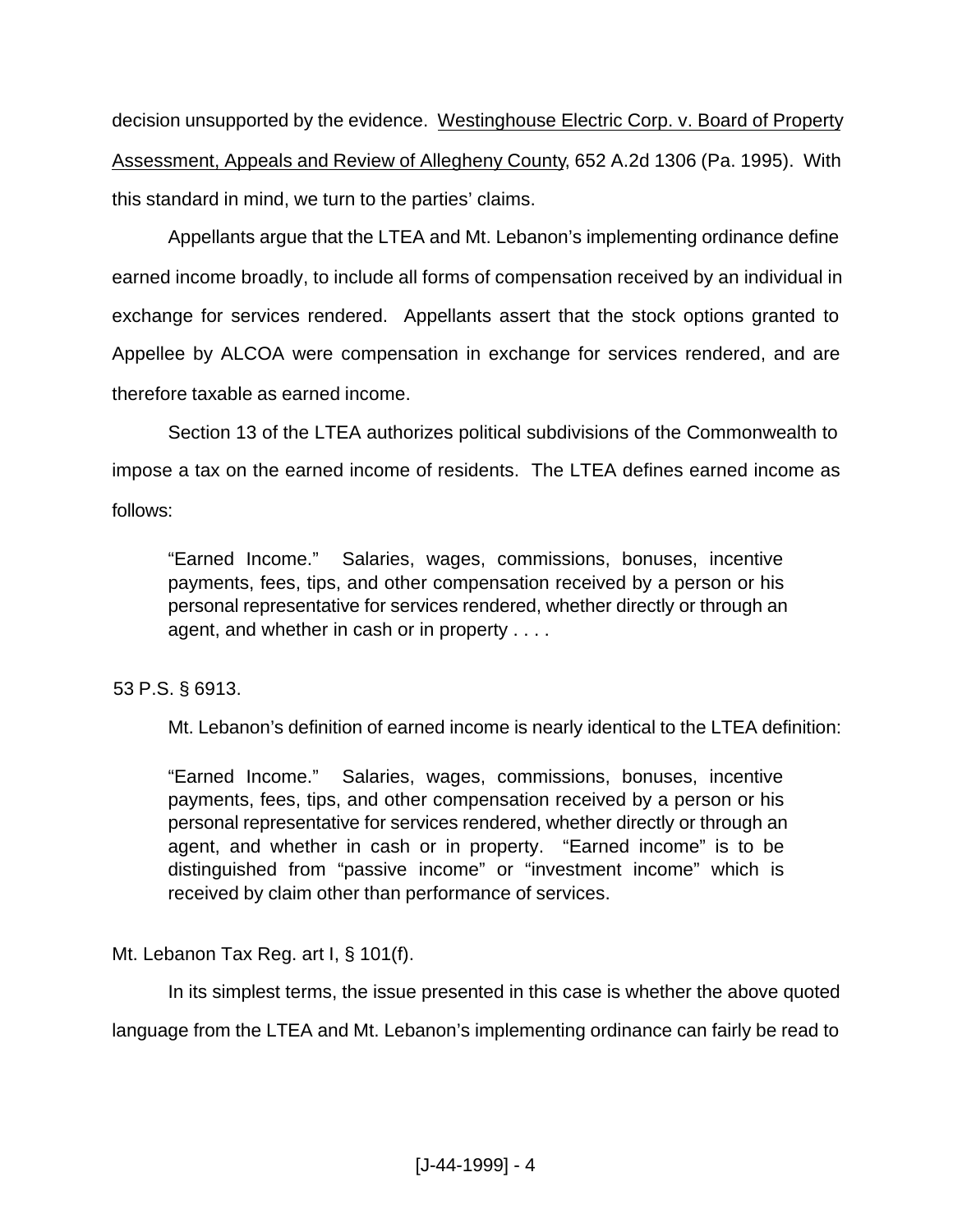apply to stock options like those received by Appellee. ALCOA's Employees' Stock Option

Plan, Article II, Sections 1 and 2, reads as follows:

SECTION 1. *Purpose*. The function of the Plan is to grant to Eligible Employees options to purchase Company Stock and where the [Employee Stock Option] Committee so determines, an optional method of settlement thereof in the form of stock appreciation rights, so that such employees thereby not only share in the future success of the business of the Company and its Subsidiaries but have an increased incentive to promote the wellbeing of those companies and a better appreciation of the shareholder point of view on matters of corporate management.

SECTION 2. *Eligibility*. Key employees of the Company and its subsidiaries who, in the sole opinion of the Committee are from time to time mainly responsible for the management, growth and protection of some part or all of the business of the Company and such Subsidiaries (including officers and employees who are members of the Board), shall be eligible to be granted options to purchase Company Stock and related stock appreciation rights under the Plan. From such Eligible Employees, the Committee shall choose from time to time any Eligible Employee to whom stock options shall be granted, the type of stock options, the number of shares of Company Stock to be included in each such option, and the stock appreciation rights if any related to each such option. No Eligible Employee shall have any right whatsoever to receive options or stock appreciation rights unless selected therefor by the Committee.

Reproduced Record at 141a. Thus, the stated purpose of ALCOA's Stock Option Plan is to allow certain key employees, who have been responsible for previous business success, to share in the future successes of the employer and to provide these key employees with an increased incentive to promote the employer's well-being, through the discretionary grant of stock options.

By the terms of ALCOA's Stock Option Plan, Appellee's stock options must be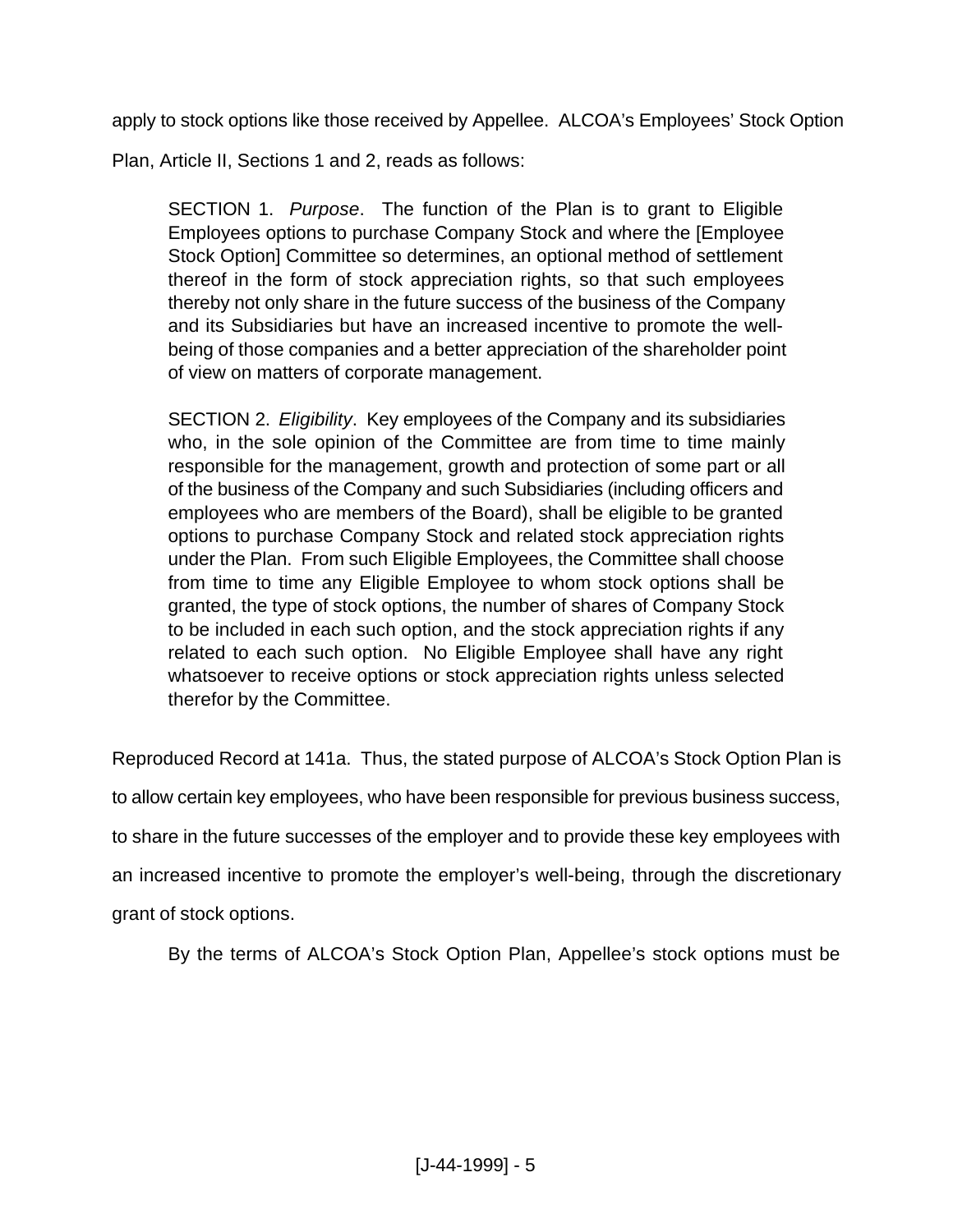deemed as having been granted to Appellee both as a reward for past performance<sup>7</sup> and as an incentive for future performance. By the terms of the LTEA itself and Mt. Lebanon's own definition of earned income, we must therefore agree with Appellants that the stock options in this case constitute a form of "incentive payments" or "other compensation received by a person . . . for services rendered . . . whether in cash or in property . . . ." Accordingly, the stock options are taxable as earned income under the LTEA.

Indeed, such a conclusion is consistent with well-established taxation practice. Both the Commonwealth of Pennsylvania and the United States government classify stock options as compensation.<sup>8</sup> *See* 61 Pa. Code § 101.6(a); 72 Pa.C.S. § 7303(a); I.R.C. § 83. In Commissioner v. LoBue, 351 U.S. 243 (1956), the United States Supreme Court explained the rationale for treating stock options as compensation:

When assets are transferred by an employer to an employee to secure better services they are plainly compensation. It makes no difference that the compensation is paid in stock rather than in money. . . . The transaction here was unlike a mere purchase. It was not an arm's length transaction between strangers. Instead it was an arrangement by which an employer transferred valuable property to his employees in recognition of their services. We hold that LoBue realized taxable gain when he purchased the stock.

351 U.S. at 247-248 (footnote omitted).

l

In finding to the contrary, the Commonwealth Court concluded that "the options themselves do not represent earned income subject to Mt. Lebanon's earned income tax because the options themselves have no ascertainable value . . . ." 707 A.2d at 635.

 $7$  The fact that stock options are only granted to key employees who have been responsible for previous business success supports the conclusion that the options have been granted to Appellee "for services rendered" by Appellee to ALCOA.

<sup>&</sup>lt;sup>8</sup> While Appellee is certainly correct that the taxation schemes of the Commonwealth and the federal government are not dispositive for purposes of the LTEA, we find the underlying rationale highly persuasive and directly relevant to the question before us.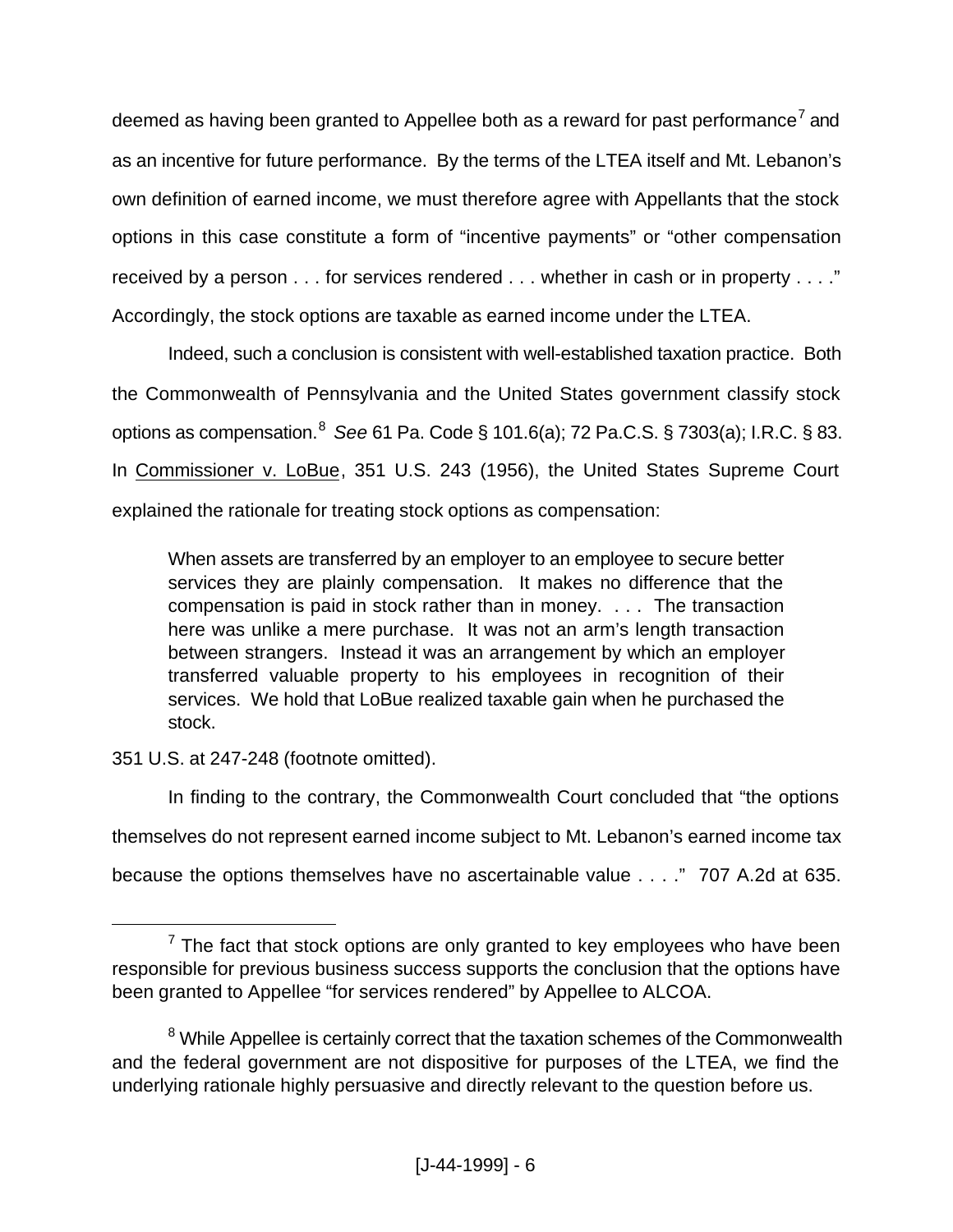However, ascertaining the value of stock options is a process separate and distinct from determining whether stock options constitute "compensation," taxable as earned income.

At the time that the stock options in this case were granted to Appellee, they could not be exercised. This does not imply that stock options have no value at the time they are granted. Stock options are valuable inducements to attract and retain employees and to compensate them for their services. The holder of a stock option can reap the benefits of stock price increases without bearing the risks of stock price declines. However, at the time that the stock option is granted, its "value" is purely speculative, for should the fair market value of the stock drop below the purchase price of the option, the exercise of the option on or after its maturity date would result in a loss to the holder of the option -- i.e. the option would be worthless. In contrast, should the fair market value of the stock rise above the purchase price of the option, the exercise of the option on or after its maturity date would result in a gain to the holder of the option. Further, the holder of the stock option may well choose not to exercise the option. Thus, it is not that stock options have no value at the time they are granted, rather, the value of the stock option is speculative and not readily ascertainable until exercised. $^9\,$  It is precisely for this reason that the taxing authority must wait until the exercise of the stock option to compute the associated tax liability.<sup>10</sup>

l

 $9$  It is of paramount importance in the discussion of stock options to keep in mind that stock options take many forms and have assorted conditions. For example, some stock options grant the holder the right to purchase the stock immediately, and not at some future maturity date such as the stock options in the instant case. The impact of these assorted conditions on the analysis of the taxability of the stock options will vary accordingly.

 $10$  That the options have no readily ascertainable value until they are exercised is relevant to the question of *when* the stock options should be recognized as compensation, and therefore taxed, but it is irrelevant to the question of *whether* stock options constitute compensation subject to taxation.